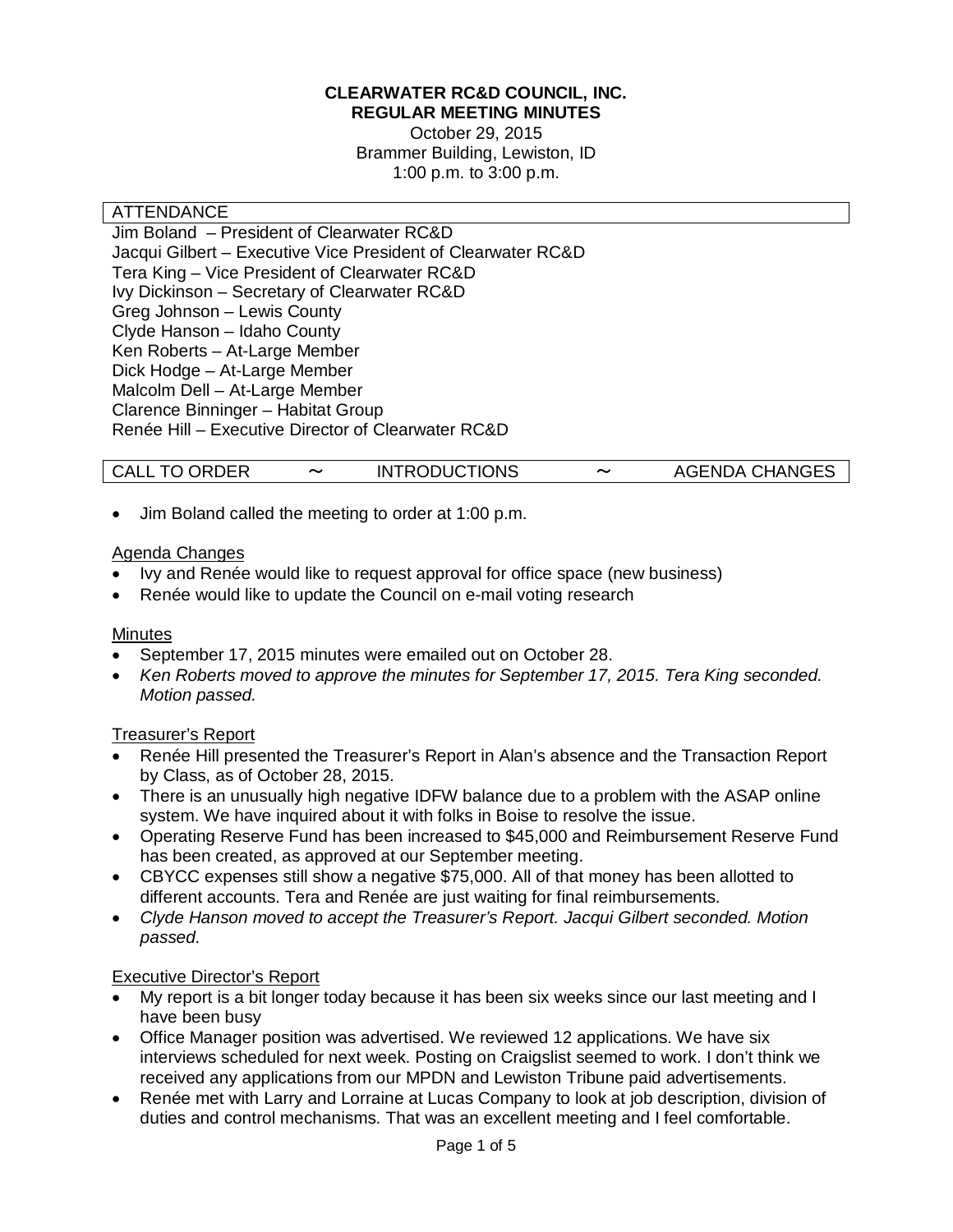- Helped some partners in Forest Service and others submit an Every Kid In A Park (EKIP) grant to take fourth graders into the Nez Perce-Clearwater Forest. Topic is about dealing with trauma around facing fires in communities
- Pursued Idaho Department of Labor grant for CBYCC, although it doesn't look like a good fit for us right now.
- Attended several conferences and meetings in the past six weeks. See Executive Director's report in meeting packet.
- Renée is scheduled to facilitate a strategic planning meeting with Idaho Firewise on December 9.
- Renée attended the Idaho RC&D Association meeting and was elected Treasurer.
- Some of our projects don't really understand the roles of fiscal sponsorship and the services that we provide. They might not see all of the benefits of our services so I have been making a list of our services/benefits and helping our projects understand all that we do. I think as a Council we might want to think about the different type of projects that we sponsor. Some are a good long-term fit for the Council, and others want to be their own nonprofit and we can put them on a three to five year plan to help them build capacity.

# NEW BUSINESS

# New Council office space

- Latah County is purchasing Almon Plaza where our current office is located.
- Ivy and Renée have found an office that will cost approximately \$600 (\$650 max.) per month for the RC&D.
- *Tera King moved that the Council rent new office space and adjust 2016 budget accordingly. Clyde Hanson seconded. Motion passed.*
- Malcom suggests that as the Council continues to grow, we might want to look into purchasing a building of our own.

# Specifications for Council's Travel Reimbursement/Eligibility Policy

- This agenda item came up when Council members requested travel support to attend the Idaho RC&D Fall 2015 meeting.
- Active board members are eligible to travel. It was proposed that *active* are those listed on the website.
- The Clearwater RC&D Executive Committee questioned whether the IRCDA or Clearwater RC&D should have covered Malcom's costs for travel to the IRCDA fall 2015 meeting since he was proposing to do work for the IRCDA.
- Ivy will draft a revision of our travel policy and present at an upcoming meeting.

# ED Compensatory time accrual

- When Renée had a family emergency in August, she used some compensatory time. She had accrued 67 hours of compensatory time. The Council approved her to use 52 hours while in California. She accrued 32.5 hours in September, and less in October. She has been flexing her hours accordingly.
- Our current policy is that the ED can roll over a maximum of 40 hours of vacation time. ED accrues 10 hours of vacation per month.
- *Tea King moved that the Council allow the comp time roll over for this year, and we will revisit the topic in May 2016. Clyde Hanson seconded. Motion passed.*

## CBYCC expenses (RC&D and CBC)

• Tera King explained that the CBYCC would cover the costs of the administrative responsibilities to run the CBYCC program. We spent a lot of time figuring out the payroll, insurance, and policies. In early 2015 Drew had estimated 1-2 days per month of work for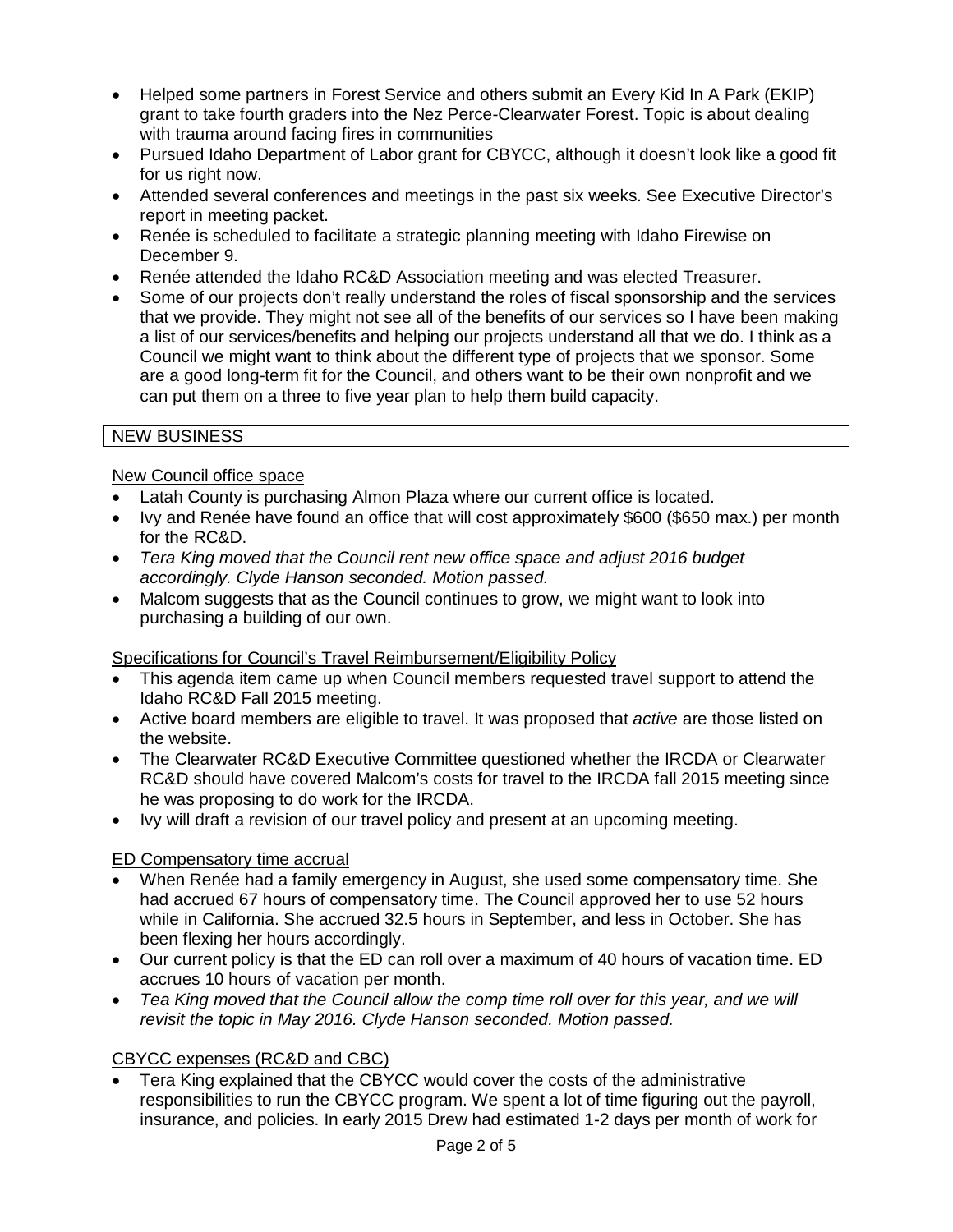the Council, but Renée spent much more time than that on the CBYCC program development. She spent 187 hours on the CBYCC this year. It was a good investment of our time to manage risk and get set up for a successful program for 2015 and the future.

- Tera asked what the Council would like to do. Would the Council like to be reimbursed for the full amount or a partial amount of this time? This would be totally separate from the administrative fee the Council takes for the CBC.
- Discussion was about the Council requesting to be reimbursed for half of those costs.
- Renée reported that Alan Martinson could not attend today's meeting, but that he had reported that he would be in favor of a 50% share of the costs between CBYCC and CRCDC.
- *Malclom Dell moved that the Council request reimbursement for half of René's costs. Jacqui Gilbert seconded. Tera abstained. Motion passed.*

## November/December Council meeting schedule

- Ivy proposed December 10 as a combined November and December meeting.
- All agreed. Greg will be in Boise on December 10.

### IRCDA Award – CBYCC Outstanding Project

- The Clearwater RC&D was the recipient of the IRCDA Outstanding Project Award for the state of Idaho. Renée was given the award.
- Renée gave the award to Elayne Murphy with the CBC at their Working Group meeting yesterday.
- Clarence Binninger reported that the Habitat Group was very pleased to work with the CBYCC crews this summer. They were impressed at how eager the kids were to learn. You can see a correlation between the energy of the kids and the crew leaders. He would love to be able to camp overnight with the crews in the future, although programmatically it is not possible yet.

#### Idaho RC&D meeting report

- Clyde gave a report of the IRCDA meeting in Caldwell, Idaho in September.
- Renée was elected Treasurer of the IRCDA.
- Niche Innovations was awarded the IRCDA website update and maintenance project.
- Idaho State Conservationist spoke about how NRCS and the RC&Ds can interact. He said that he is willing to work with RC&Ds.
- Spring IRCDA teleconference scheduled for March 4, 2016
- Fall IRCDA meeting in Boise area scheduled for September 22-23, 2016
- Western and National RCDA Meeting in Reno, Nevada July 10-13, 2016
- Malcolm reported that Renée was at her first IRCDA meeting. She was the youngest attendee, but fit right in.
- Renée and Malcolm are going to rework the IRCDA award system to make improvements for 2016. The 2015 process was confusing.
- Malcolm did a presentation at IRCDA proposing an annual conference to strengthen community partnerships and promote the services of the RC&D Councils.
- Email Malcolm to get on the IRCDS email list, and join the IRCDA Facebook.

#### OLD BUSINESS

#### Office Manager hiring update

- Renée already updated in the ED report.
- There were no more questions.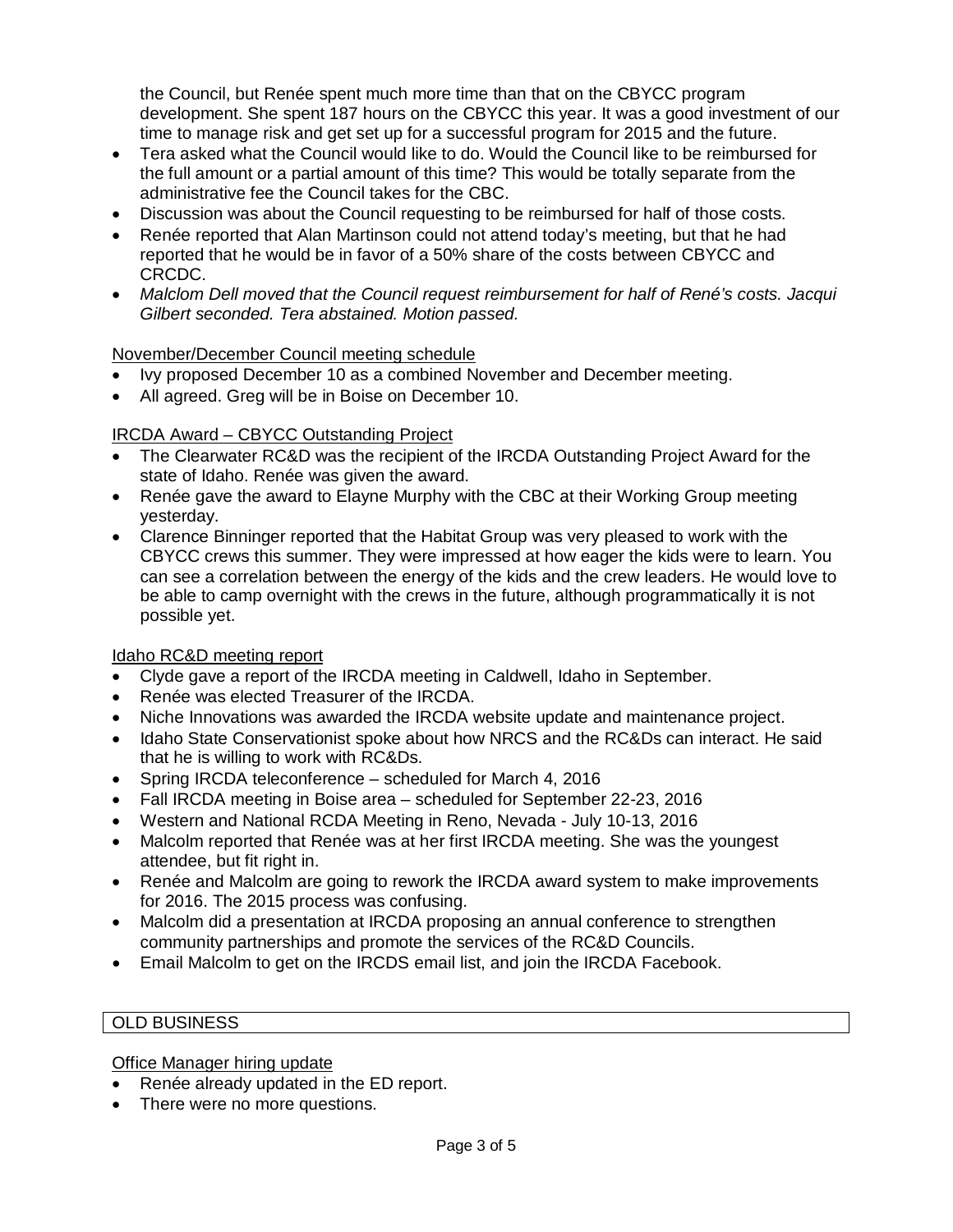Officer Bios and Photos

- Renée tried to make it fun.
- All officers and at-large members, please do this activity and turn in your homework to put bios and photos on the website.

# Conflict of Interest forms

- Ivy read her COI before she left early form the meeting.
- *Clyde Hanson moved to let Renée record the remaining COI forms into minutes. Greg Johnson seconded. Motion passed.*
- The following individuals have signed the COI for FY2016: Ivy Dickinson, Malcolm Dell, Tera King, Clyde Hanson, Gregory Johnson, Jacqui Gilbert, Ken Roberts, Jim Boland, Richard Hodge, Renée Hill.

## E-mail voting update

- Renée followed up with a couple of folks about the
- Tim Gresback, a lawyer in Moscow, said that in terms of acting as a nonprofit he wasn't aware of anything. Nonprofits can operate accordingly to their bylaws. There are lots of regional and global nonprofits, for example, that never sit face to face in a meeting and have only phone meetings. Nonprofits do not have to adhere to the open meeting laws of government agencies.
- So, we need to have email voting in our bylaws. Then we need to put that email approval in the agenda for our next meeting to state that we are ratifying those decisions, and allow for any further discussion if desired.
- Greg Johnson suggested contacting Bill Thompson, Prosecuting Attorney for Latah County. He gave the presentation to us. Latah County Water Ways was doing their voting by email and they had to go back and re-do everything that they had done.
- Malcolm suggested using a digital signature software. Renée said she would research this.

# COMMITTEE REPORTS

## Financial Review Committee

• Nothing new to report

## Forestry/Fire Committee

Nothing new to report.

## Agriculture Committee

• Nothing new to report.

# Sustainable Resources Committee

Nothing new to report.

## Homework for the Council for next meeting-

- Renée proposed that all members think about the committees and share their ideas. She provided a homework sheet with the following questions:
	- o How would you like to see the committees restructured?
	- o How would you like to see the committees operate?
	- o What new working committees would you like to see the Council form?
- Please send you homework to Renée or turn it in a the December 10 meting.

## ANNOUNCEMENTS